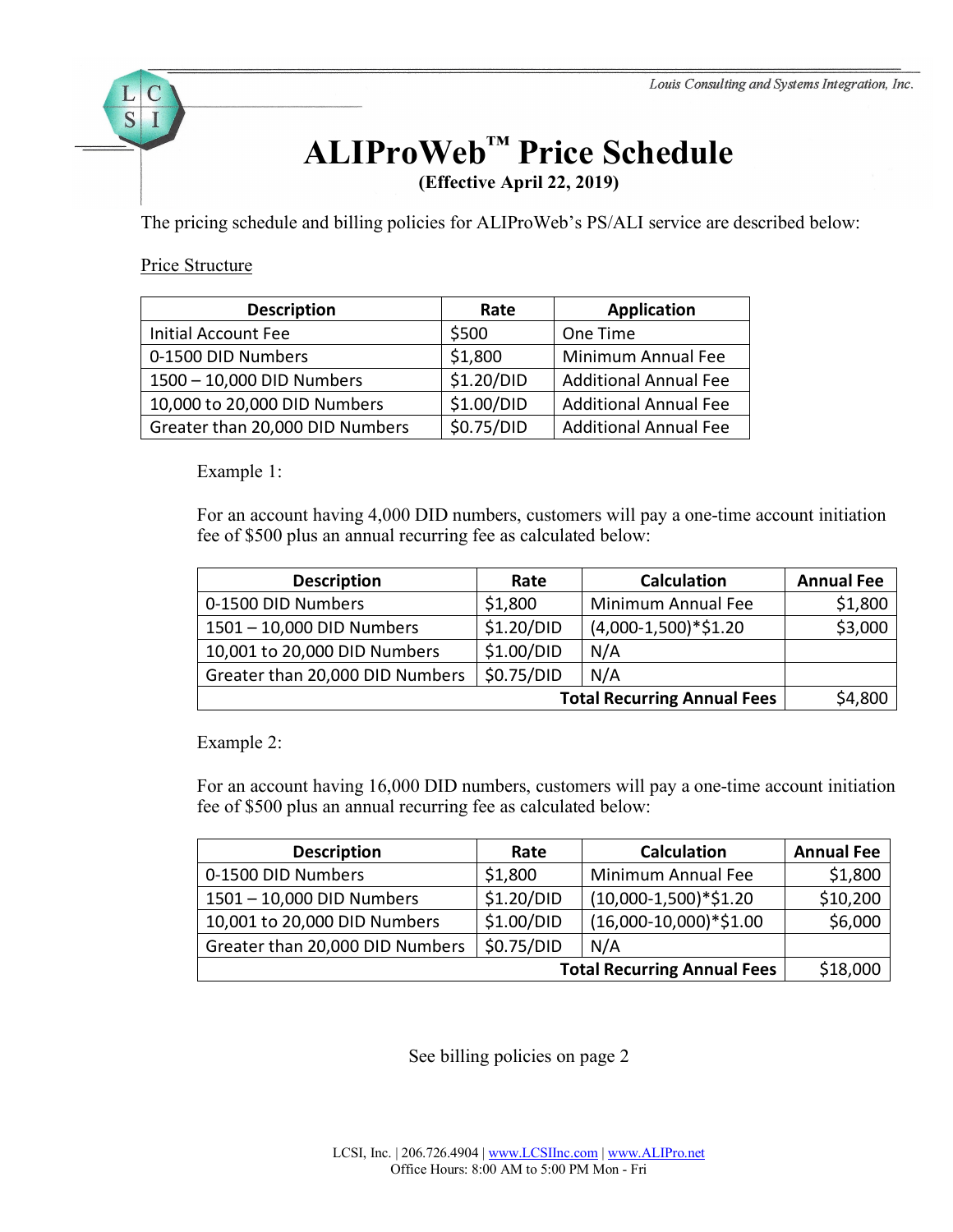ALIProWeb**™** Price Schedule Page 2 of 3

# **Billing Policies**

LCSI's PS/ALI service, ALIProWeb**™**, will be billed to Customers annually in advance of service and due by the first day of each calendar year of the service period. Nonpayment or delayed payment will place an ALIProWeb**™** service account into a pending state and no ALI updates will be processed until payment is received. Invoicing for each calendar year will occur in late November.

ALIProWeb**™** service accounts initially created mid-year will be prorated to the end of that year and invoiced accordingly.

The Initial Account Fee includes the cost to migrate ALI records from an existing PS/ALI administrator to LCSI. Any additional ALI number migrations will also incur a cost for each such migration equivalent to the Initial Account Fee. Be sure to include all DID numbers to which you subscribe, when submitting your initial migration list, to avoid future migration fees.